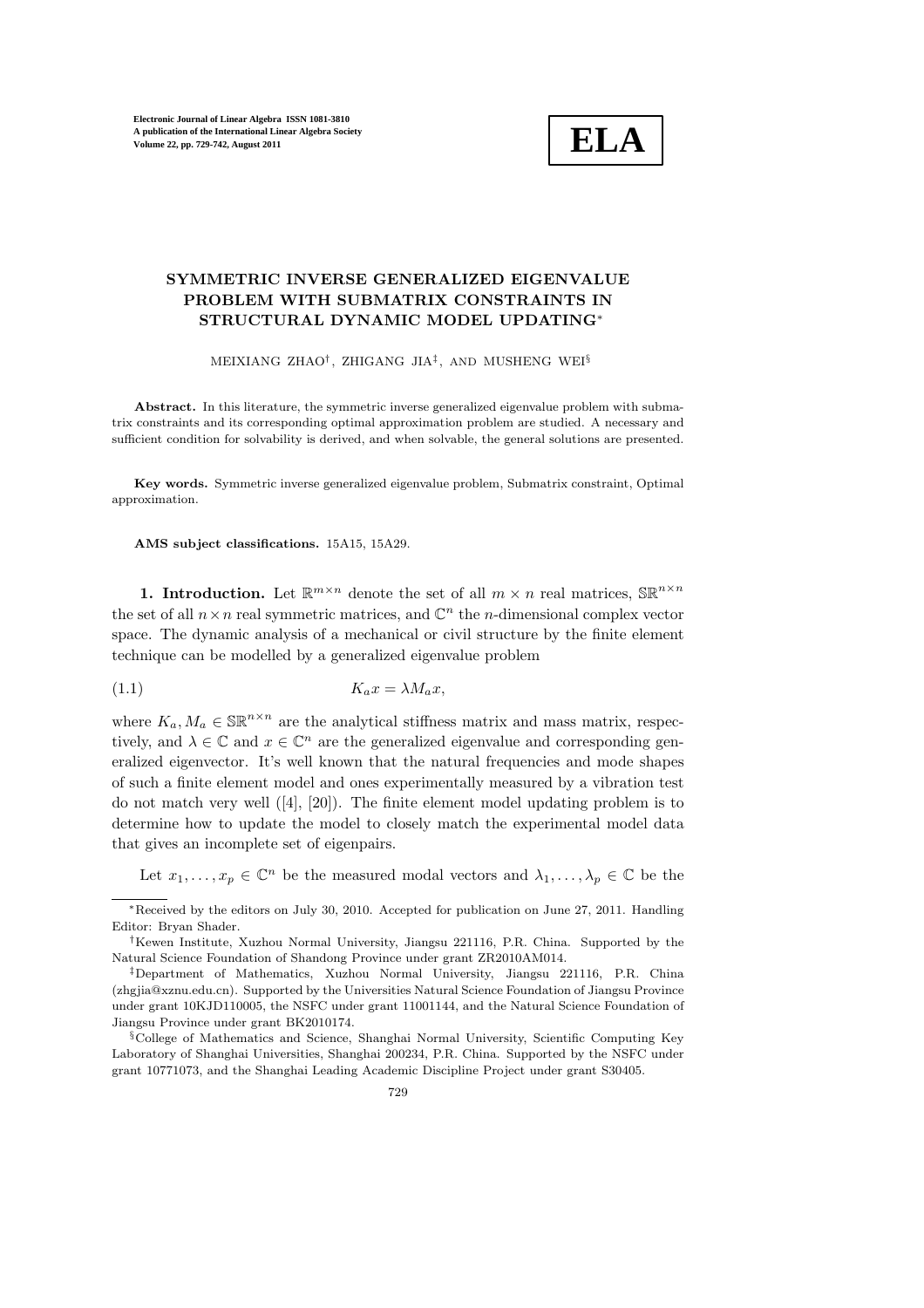

730 M. Zhao, Z. Jia, and M. Wei

measured natural frequencies, where  $p \leq n$ . The measured mode shapes and frequencies are assumed to be correct, and the mass matrix  $M \in \mathbb{SR}^{n \times n}$  and stiffness matrix  $K \in \mathbb{SR}^{n \times n}$  to be constructed have to satisfy the dynamic equation

$$
(1.2) \t Kx_i = Mx_i\lambda_i, \t i = 1, \ldots, p
$$

(see e.g. [1], [2], [6]–[8], [11], [12], [16], [17], [22]). Since we are only interested in real matrices, the prescribed eigenpairs must be closed under complex conjugation. Without causing ambiguity, the  $p$  prescribed eigenpairs are represented by the matrix form  $(X, \Lambda)$ , where each block of  $\Lambda \in \mathbb{R}^{p \times p}$  is either a 1-by-1 matrix or a 2-by-2 matrix whose eigenvalues are a complex conjugate pair, and  $X \in \mathbb{R}^{n \times p}$  represents the "eigenvector matrix" in the sense that each pair of column vectors associated with a 2-by-2 block in  $\Lambda$  retains the real and the imaginary part, respectively, of the original complex eigenvector. Then (1.2) is equivalent to  $KX = MX\Lambda$ . As model errors can be localized by sensitivity analysis ([10], [19]), residual force approach ([9]), least-squares approach ([13]) and assigned eigenstructure ([5]), it is a usual practice to adjust partial elements of the analytical mass and stiffness matrices. Mathematically, such a partially updating problem can be described as the following two problems:

PROBLEM 1.1. Given p eigenpairs  $(X, \Lambda)$ , where  $X \in \mathbb{R}^{n \times p}$  and  $\Lambda \in \mathbb{R}^{p \times p}$  are described as the above and  $K_0$ ,  $M_0 \in \mathbb{SR}^{r \times r}$ ,  $1 \leq p$ ,  $r \leq n$ ,  $p + r \leq n$ , find real matrices  $K, M \in \mathbb{SR}^{n \times n}$  such that

(1.3) 
$$
KX = MX\Lambda, K([1,r]) = K_0, M([1,r]) = M_0,
$$

where  $K([1, r])$  and  $M([1, r])$  are the  $r \times r$  leading principal submatrices of K and M, respectively.

PROBLEM 1.2. Given  $K_a, M_a \in \mathbb{SR}^{n \times n}$  with  $K_a([1, r]) = K_0, M_a([1, r]) = M_0$ , find  $\hat{K}, \hat{M} \in S_E$  such that

(1.4) 
$$
||(K_a, M_a) - (K, M)|| = \inf_{(\hat{K}, \hat{M}) \in S_E}||(K_a, M_a) - (\hat{K}, \hat{M})||,
$$

where  $S_E$  is the solution set of Problem 1.1. Here  $||\cdot||$  denotes the Frobenius norm.

The second problem is to find the best approximation for a given symmetric matrix pencil under a given spectral constraint and a symmetric submatrix pencil constraint. Such a problem always arises in structural dynamic model updating.

Y. Yuan and H. Dai [21] solved the above two problems, where  $K_a$ ,  $K_0$ ,  $K$ ,  $M_a$ ,  $M_0$ , and M are free from the symmetry constraint conditions. In this paper, we consider the symmetric cases in the dynamic analysis of a mechanical or civil structure by the finite element technique. Only by using the Moore-Penrose generalized inverse and the singular value decomposition, we present the solvability condition and the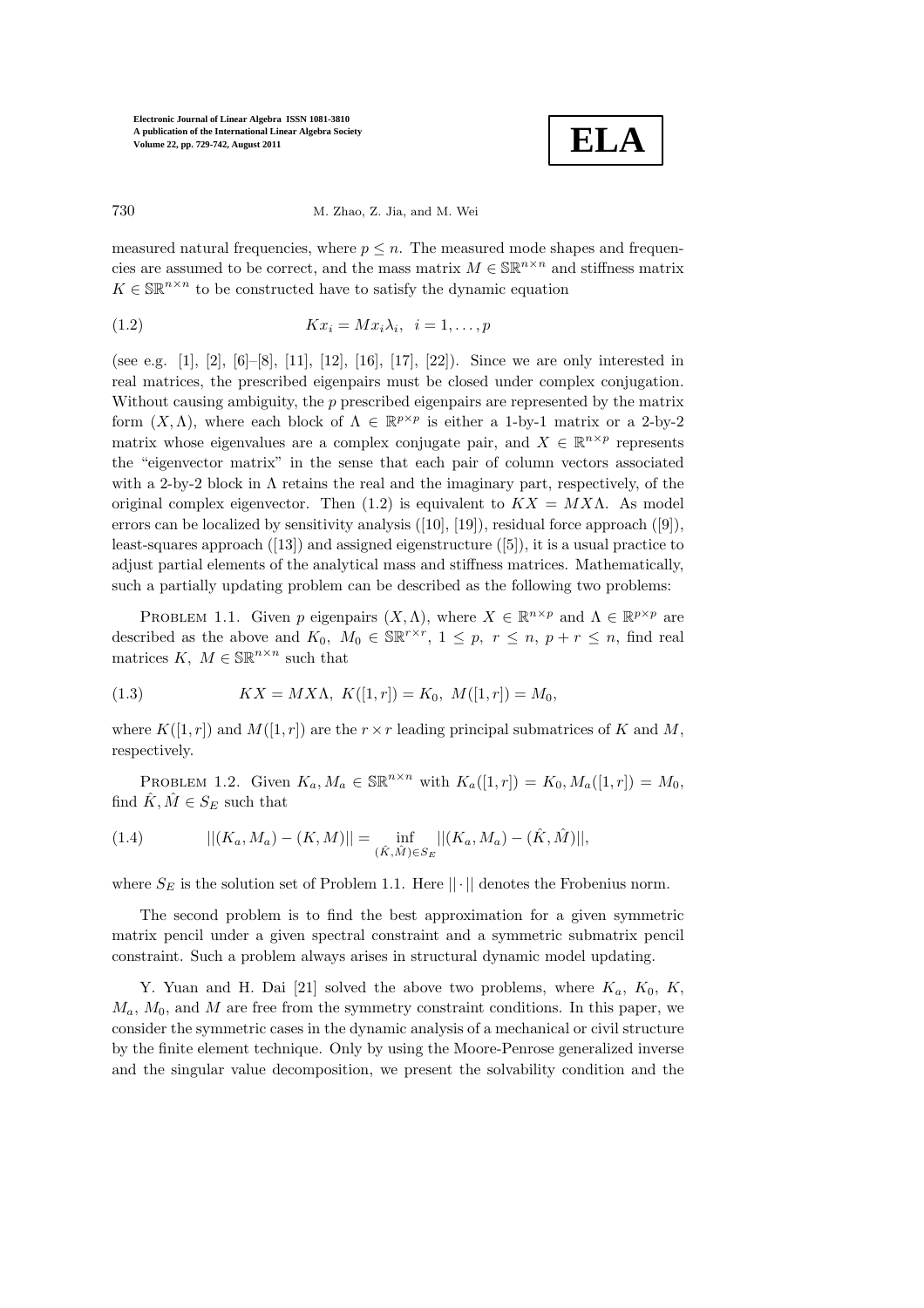

Symmetric Inverse Generalized Eigenvalue Problem With Submatrix Constraints 731

expression for the solutions of Problems 1.1 and 1.2. For a special case, we derive a formula of the general solution which is inexpensive to compute and can be used routinely in practice.

Throughout this paper  $O(n)$  stands for the set of all  $n \times n$  orthogonal matrices;  $A<sup>T</sup>$  the transpose of a real matrix  $A$ ;  $A<sup>\dagger</sup>$  the Moore-Penrose generalized inverse of  $A$ ;  $P_A = AA^{\dagger}$ ,  $P_A^{\perp} = I - P_A$ ;  $\text{tr}(A)$  the trace of the matrix  $A \in \mathbb{R}^{n \times n}$ ; and  $\text{rank}(A)$  the rank of A. For  $A, B \in \mathbb{R}^{m \times n}$ ,  $(A, B) = \text{tr}(B^T A)$  denotes an inner product in  $\mathbb{R}^{m \times n}$ .

2. General solutions of Problems 1.1 and 1.2. To facilitate the following discussion, we first make some notations. Let  $X \in \mathbb{R}^{n \times p}$ ,  $K$ ,  $M \in \mathbb{SR}^{n \times n}$  have the following partitions:

(2.1) 
$$
X = \left(\begin{array}{c} X_1 \\ X_2 \end{array}\right), \quad K = \left(\begin{array}{cc} K_0 & K_1 \\ K_1^T & K_2 \end{array}\right), \quad M = \left(\begin{array}{cc} M_0 & M_1 \\ M_1^T & M_2 \end{array}\right),
$$

where  $X_1$  and  $X_2$  have r and  $n-r$  rows respectively,  $K_0, M_0 \in \mathbb{R}^{r \times r}$ ,  $K_1, M_1 \in$  $\mathbb{R}^{r \times (n-r)}$ , and  $K_2, M_2 \in \mathbb{SR}^{(n-r) \times (n-r)}$ . Then  $KX = MX\Lambda$  can be rewritten as

(2.2) 
$$
\begin{pmatrix} K_0 & K_1 \ K_1^T & K_2 \end{pmatrix} \begin{pmatrix} X_1 \ X_2 \end{pmatrix} = \begin{pmatrix} M_0 & M_1 \ M_1^T & M_2 \end{pmatrix} \begin{pmatrix} X_1 \ X_2 \end{pmatrix} \Lambda.
$$

That implies that (1.3) is equivalent to

(2.3) 
$$
K_1 X_2 = M_0 X_1 \Lambda - K_0 X_1 + M_1 X_2 \Lambda,
$$

(2.4) 
$$
K_1^T X_1 = M_1^T X_1 \Lambda - K_2 X_2 + M_2 X_2 \Lambda.
$$

Problem 1.1 can be solved by computing the solutions  $K_1$ ,  $M_1$ ,  $K_2$  and  $M_2$  of (2.3) and (2.4).

Suppose that the singular value decomposition of  $X_2$  has been computed

(2.5) 
$$
X_2 = U \begin{pmatrix} \Sigma & 0 \\ 0 & 0 \end{pmatrix} V^T,
$$

where  $U = [U_1, U_2] \in O(n-r)$ ,  $V = [V_1, V_2] \in O(p)$ ,  $\Sigma = \text{diag}(\sigma_1, ..., \sigma_s)$ ,  $\sigma_i > 0$ ,  $i = 1, \ldots, s, s = \text{rank}(X_2), U_1 \in \mathbb{R}^{(n-r)\times s}, V_1 \in \mathbb{R}^{p\times s}$ . Similarly, suppose that the following singular value decompositions have been computed

(2.6) 
$$
X_2 \Lambda V_2 = [P_1, P_2] \begin{pmatrix} \Omega & 0 \\ 0 & 0 \end{pmatrix} [Q_1, Q_2]^T,
$$

(2.7) 
$$
X_1 V_2 Q_2 = [\tilde{P}_1, \tilde{P}_2] \begin{pmatrix} \tilde{\Omega} & 0 \\ 0 & 0 \end{pmatrix} [\tilde{Q}_1, \tilde{Q}_2]^T,
$$

(2.8) 
$$
(X_2 \Lambda X_2^{\dagger})^T = [\hat{U}_1, \hat{U}_2] \begin{pmatrix} \hat{\Sigma} & 0 \\ 0 & 0 \end{pmatrix} [\hat{V}_1, \hat{V}_2]^T.
$$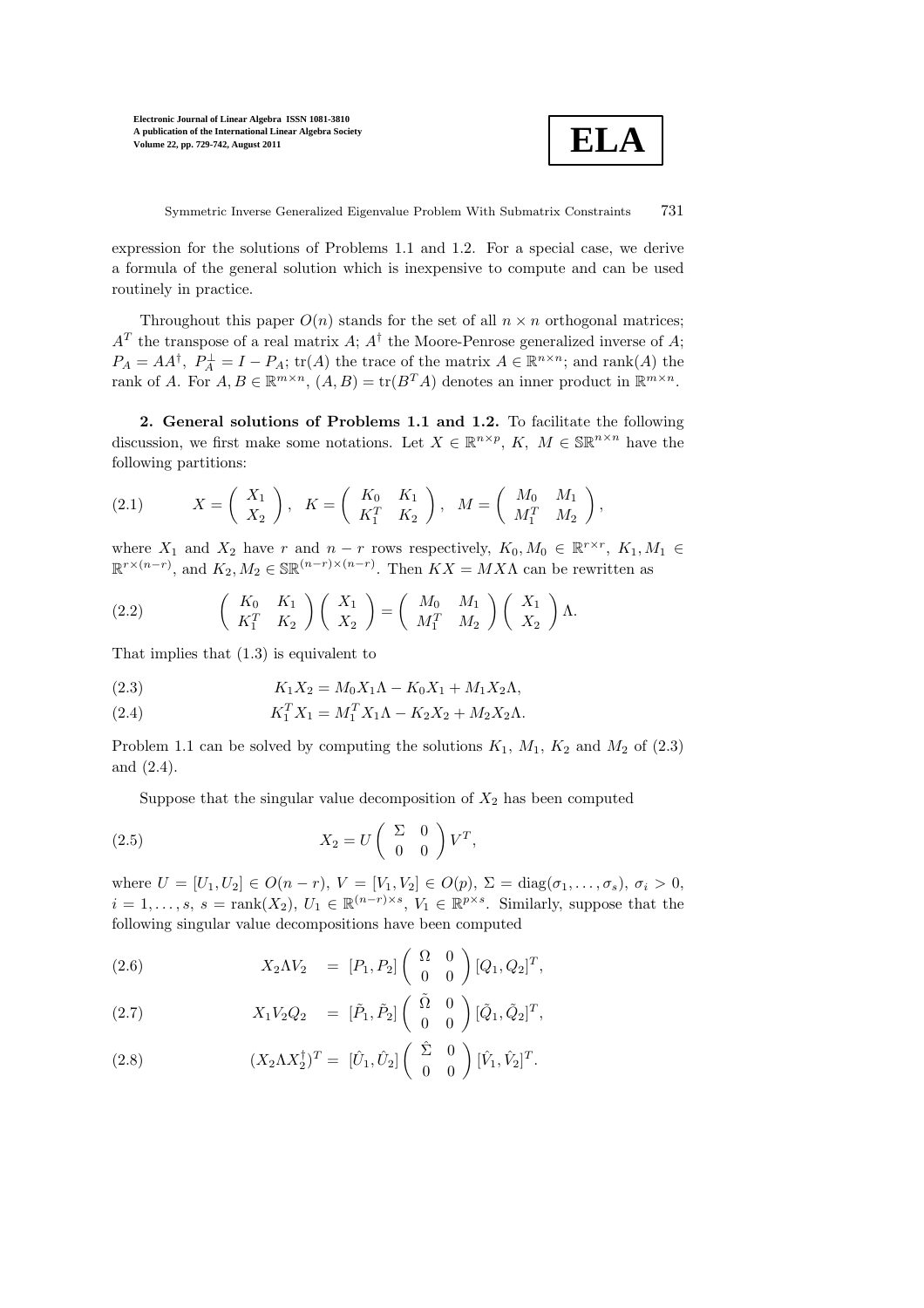

### 732 M. Zhao, Z. Jia, and M. Wei

Now we recall some known results, which will be used repeatedly in this paper.

LEMMA 2.1. [14] Let  $Y, B \in \mathbb{R}^{m \times k}, m \geq k$ , be given. Then  $AY = B$  has a symmetric solution  $A \in \mathbb{SR}^{m \times m}$  if and only if  $BP_{Y^T} = B$  and  $(P_Y BY^{\dagger})^T = P_Y BY^{\dagger}$ . Moreover, the solution set is

$$
S = \{ BY^{\dagger} + (BY^{\dagger})^T P_Y^{\perp} + P_Y^{\perp} H P_Y^{\perp} : H \in \mathbb{SR}^{m \times m} \},
$$

and the minimal solution under the Frobenius norm is

$$
A_{opt} = BY^{\dagger} + (BY^{\dagger})^T P_Y^{\perp}.
$$

LEMMA 2.2. [3] If  $E \in \mathbb{R}^{m \times n}$ ,  $F \in \mathbb{R}^{p \times q}$  and  $G \in \mathbb{R}^{m \times q}$ ,

 $EXF = G$ 

has a solution  $X \in \mathbb{R}^{p \times q}$  if and only if

$$
EE^{\dagger}GF^{\dagger}F=G,
$$

in which case, the general solution of  $(2.9)$  can be expressed as

$$
X = E^{\dagger}GF^{\dagger} + Y - E^{\dagger}EYFF^{\dagger},
$$

where  $Y \in \mathbb{R}^{n \times p}$  is an arbitrary matrix.

The next lemma is extracted from the proof of Theorem 1 in [21].

LEMMA 2.3. [21] Equation  $K_0X_1 + K_1X_2 = M_0X_1\Lambda + M_1X_2\Lambda$  with respect to matrices  $K_1$  and  $M_1$  is solvable if and only if

(2.10) 
$$
K_0 X_1 V_2 Q_2 = M_0 X_1 \Lambda V_2 Q_2,
$$

in which case, we have

(2.11) 
$$
K_1 = K_{10} + LP_2^T X_2 \Lambda X_2^{\dagger} + W U_2^T,
$$

$$
(2.12) \t\t M_1 = M_{10} + LP_2^T,
$$

where

$$
M_{10} = (K_0 X_1 V_2 - M_0 X_1 \Lambda V_2)(X_2 \Lambda V_2)^{\dagger},
$$
  
\n
$$
K_{10} = [M_0 X_1 \Lambda - K_0 X_1 + M_{10} X_2 \Lambda] X_2^{\dagger},
$$

and  $L \in \mathbb{R}^{r \times (n-r-t)}$ ,  $W \in \mathbb{R}^{r \times (n-r-s)}$  are arbitrary matrices.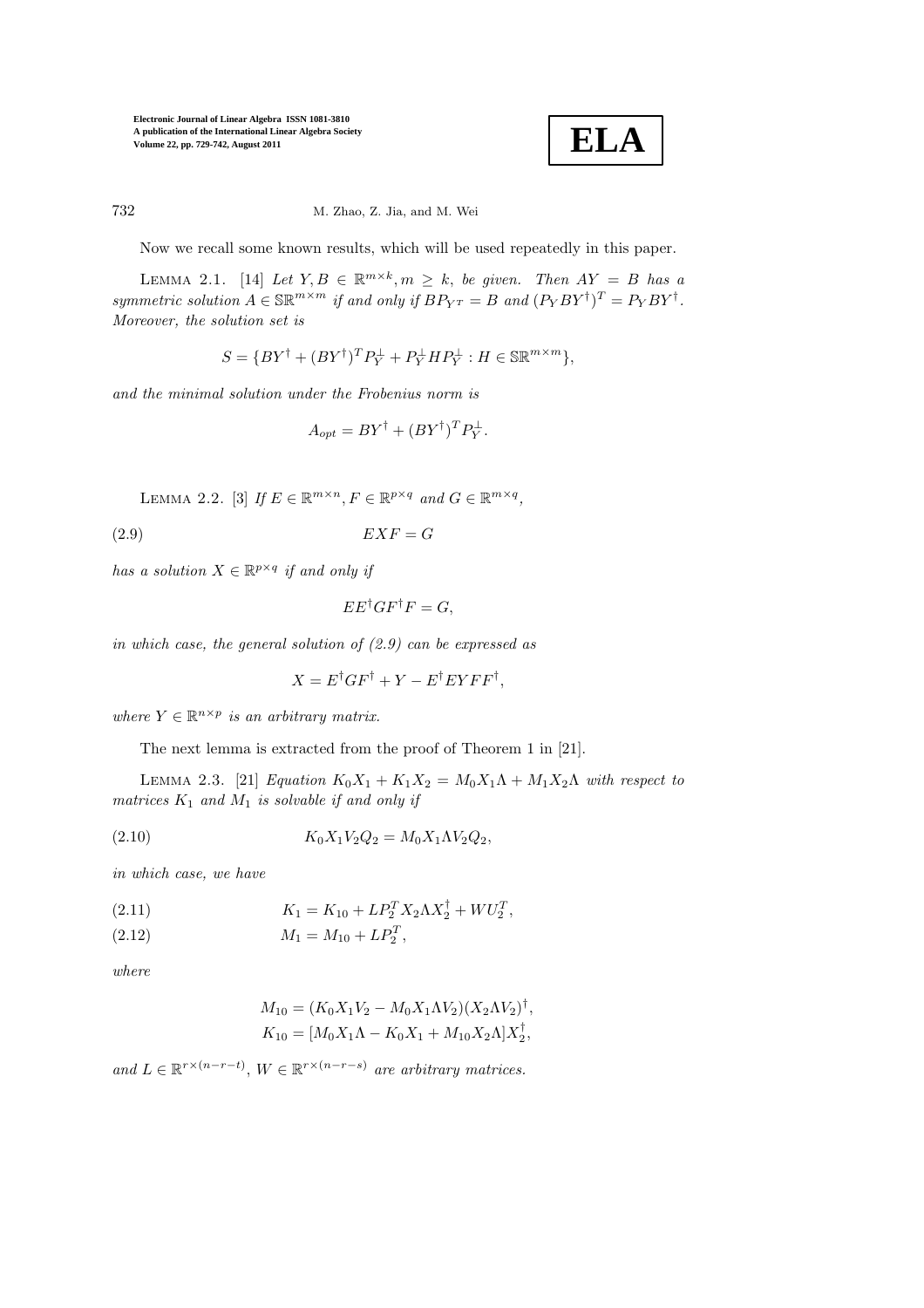

As we discussed above, the general solution of Problem 1.1 can be derived by solving (2.3) and (2.4). Lemma 2.3 has presented the solvability condition and the general solution (if exists) of (2.3). Now we study (2.4). Define  $\tilde{L} = P_2 L^T$ ,  $\tilde{W} =$  $U_2W^T$ , and

$$
\Psi = M_{10}^T X_1 \Lambda - K_{10}^T X_1 + \tilde{L} X_1 \Lambda - (X_2 \Lambda X_2^{\dagger})^T \tilde{L} X_1.
$$

Substitute  $(2.11)$  and  $(2.12)$  into  $(2.4)$ , to get

(2.13) 
$$
K_2 X_2 = \Psi - \tilde{W} X_1 + M_2 X_2 \Lambda
$$

with respect to unknown real symmetric matrices  $K_2$  and  $M_2$ . Repeatedly applying Lemma 2.1 and equations (2.5)–(2.8), and (2.13) has a symmetric solution  $K_2$  if and only if

(2.14) 
$$
M_2 X_2 \Lambda V_2 = [-\Psi + \tilde{W} X_1] V_2,
$$

(2.15) 
$$
U_1 U_1^T [\Psi + M_2 X_2 \Lambda] X_2^{\dagger} \in \mathbb{SR}^{(n-r)\times(n-r)}.
$$

Equation  $(2.14)$  has a symmetric solution  $M_2$  if and only if

(2.16) 
$$
(X_2 \Lambda X_2^{\dagger})^T \tilde{L} X_1 V_2 Q_2 = -(K_{10}^T + \tilde{W}) X_1 V_2 Q_2,
$$

(2.17) 
$$
P_1 P_1^T [-\Psi + \tilde{W} X_1] V_2 (X_1 \Lambda V_2)^{\dagger} \in \mathbb{S} \mathbb{R}^{r \times r}.
$$

Now we prove that (2.16) always holds. Lemma 2.2 will be repeatedly used without being mentioned in the following analysis. Equation (2.16) has a solution  $\tilde{L}$ if and only if

(2.18) 
$$
[I - (X_2 \Lambda X_2^{\dagger})^T ((X_2 \Lambda X_2^{\dagger})^T)^{\dagger}](K_{10}^T + \tilde{W})X_1 V_2 Q_2 = 0.
$$

Recalling the SVD of  $(X_2 \Lambda X_2^{\dagger})^T$  as in (2.8), (2.18) can be rewritten as

(2.19) 
$$
\hat{U}_2^T \tilde{W} X_1 V_2 Q_2 = -\hat{U}_2^T K_{10}^T X_1 V_2 Q_2.
$$

We can see that  $(2.19)$  is always solvable and the expression of its general solution is

$$
(2.20)\ \tilde{W} = -\hat{U}_2 \hat{U}_2^T K_{10}^T (X_1 V_2 Q_2) (X_1 V_2 Q_2)^{\dagger} + \hat{Y} - \hat{U}_2 \hat{U}_2^T \hat{Y} (X_1 V_2 Q_2) (X_1 V_2 Q_2)^{\dagger},
$$

where  $\hat{Y} \in \mathbb{R}^{(n-r)\times r}$  is arbitrary. That means (2.18) always holds and consequently there must exist a matrix  $\tilde{L}$  satisfying (2.16). Now substitute (2.20) into (2.16), to get

(2.21) 
$$
(X_2 \Lambda X_2^{\dagger})^T \tilde{L} X_1 V_2 Q_2 = -\hat{U}_1 \hat{U}_1^T (K_{10}^T - \hat{Y}) X_1 V_2 Q_2.
$$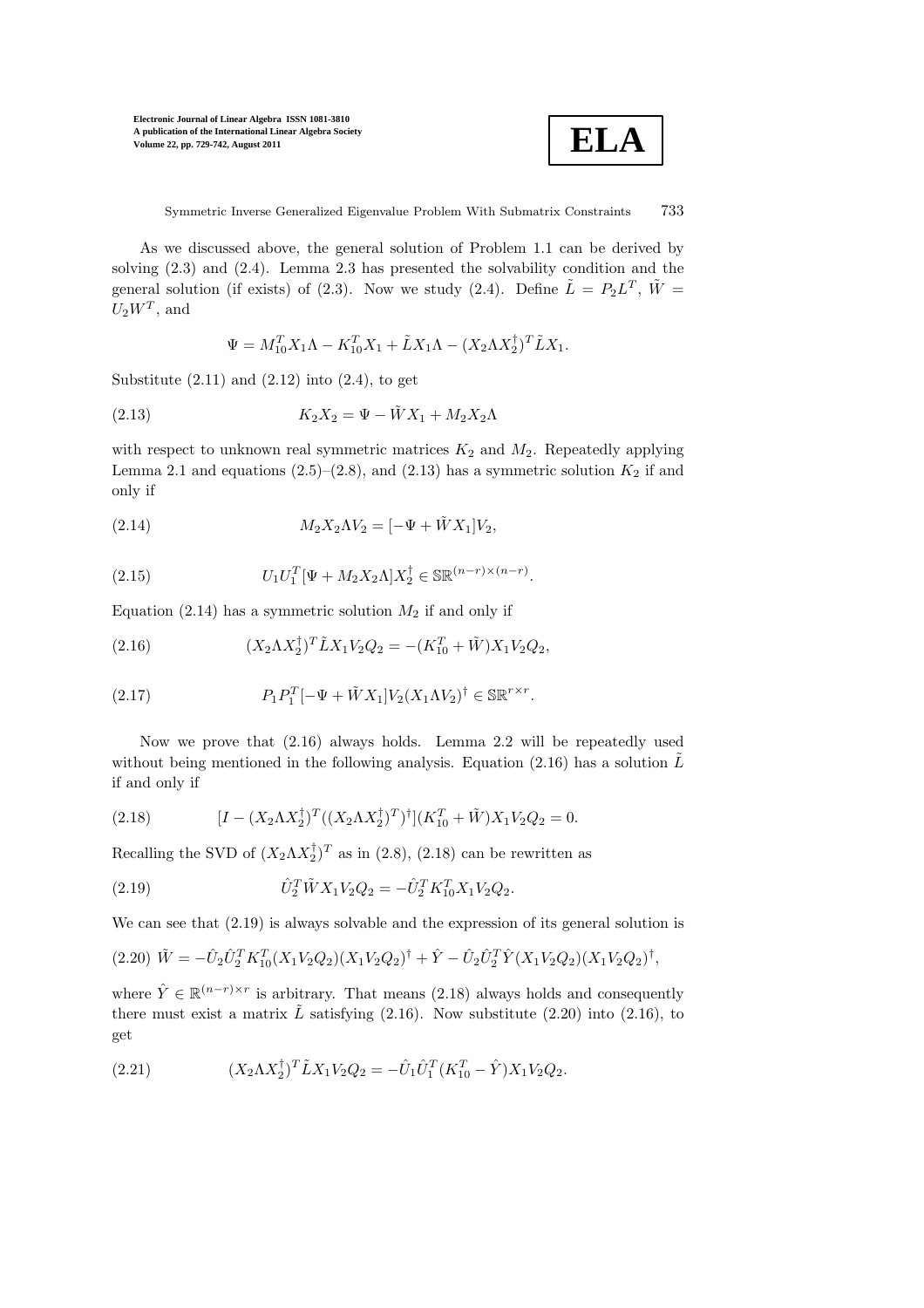

734 M. Zhao, Z. Jia, and M. Wei

The general solution of (2.21) has the form

$$
(2.22) \qquad \tilde{L} = -((X_2 \Lambda X_2^{\dagger})^T)^{\dagger} (K_{10}^T - \hat{Y}) (\tilde{P}_1 \tilde{P}_1^T) + \tilde{Y} - \hat{V}_1 \hat{V}_1^T \tilde{Y} (\tilde{P}_1 \tilde{P}_1^T),
$$

where  $\tilde{Y}$  is arbitrary. So that (2.16) is always solvable and its general solution can be expressed as in (2.22).

By Lemma 2.1, we can conclude that  $(2.14)$  is solvable when  $(2.16)$  and  $(2.17)$ hold, and its general solution is

$$
(2.23) M_2 = B_{M_2} (X_2 \Lambda V_2)^{\dagger} + (B_{M_2} (X_2 \Lambda V_2)^{\dagger})^T P_{(X_2 \Lambda V_2)}^{\perp} + P_{(X_2 \Lambda V_2)}^{\perp} H_{M_2} P_{(X_2 \Lambda V_2)}^{\perp}
$$

in which  $B_{M_2} = [-\Psi + (X_2 \Lambda X_2^{\dagger})^T \tilde{L} X_1 + \tilde{W} X_1] V_2$  and  $H_{M_2} \in \mathbb{SR}^{(n-r)\times(n-r)}$  is arbitrary. Similarly, if (2.14) and (2.15) hold, then (2.13) has a symmetric solution

(2.24) 
$$
K_2 = B_{K_2} X_2^{\dagger} + (B_{K_2} X_2^{\dagger})^T P_{X_2}^{\perp} + P_{X_2}^{\perp} H_{K_2} P_{X_2}^{\perp},
$$

where  $B_{K_2} = \Psi - (X_2 \Lambda X_2^{\dagger})^T \tilde{L} X_1 - \tilde{W} X_1 + M_2 X_2 \Lambda$  and  $H_{K_2} \in \mathbb{SR}^{(n-r)\times(n-r)}$  is arbitrary.

Now we suppose that there exist  $\hat{Y}, \tilde{Y}$  and  $H_{M_2}$  such that the symmetric conditions  $(2.15)$  and  $(2.17)$  hold after substituting  $(2.20)$ ,  $(2.22)$ , and  $(2.23)$  into them. Then we can conclude that Problem 1.1 is solvable from the above analysis.

THEOREM 2.4. Problem 1.1 is solvable if and only if  $(2.10)$ ,  $(2.15)$  and  $(2.17)$ hold. In this case, the general solution is

$$
(K,M) = \left( \begin{array}{ccc} K_0 & K_1 & M_0 & M_1 \\ K_1^T & K_2 & M_1^T & M_2 \end{array} \right),
$$

where  $K_1$ ,  $M_1$ ,  $M_2$ ,  $K_2$  are given by  $(2.11)$ ,  $(2.12)$ ,  $(2.23)$ , and  $(2.24)$  in which  $\hat{Y}$ ,  $\tilde{Y}$ , and  $H_{M_2}$  satisfy (2.15) and (2.17).

Now we study Problem 1.2 under the condition that the solution set  $S_E$  of Problem 1.1 is not empty. Firstly, recall an useful result in [15].

LEMMA 2.5. [15] Suppose that  $A \in \mathbb{R}^{q \times m}, \Delta \in \mathbb{R}^{q \times q}$ , and  $\Gamma \in \mathbb{R}^{m \times m}$ , where  $\Delta^2 = \Delta = \Delta^T$  and  $\Gamma^2 = \Gamma = \Gamma^T$ . Then

$$
||A - \Delta D\Gamma|| = \min_{E \in \mathbb{R}^{q \times m}} ||A - \Delta E\Gamma||
$$

if and only if  $\Delta(A-D)\Gamma=0$ , in which case,

$$
||A - \Delta D\Gamma|| = ||A - \Delta A\Gamma||.
$$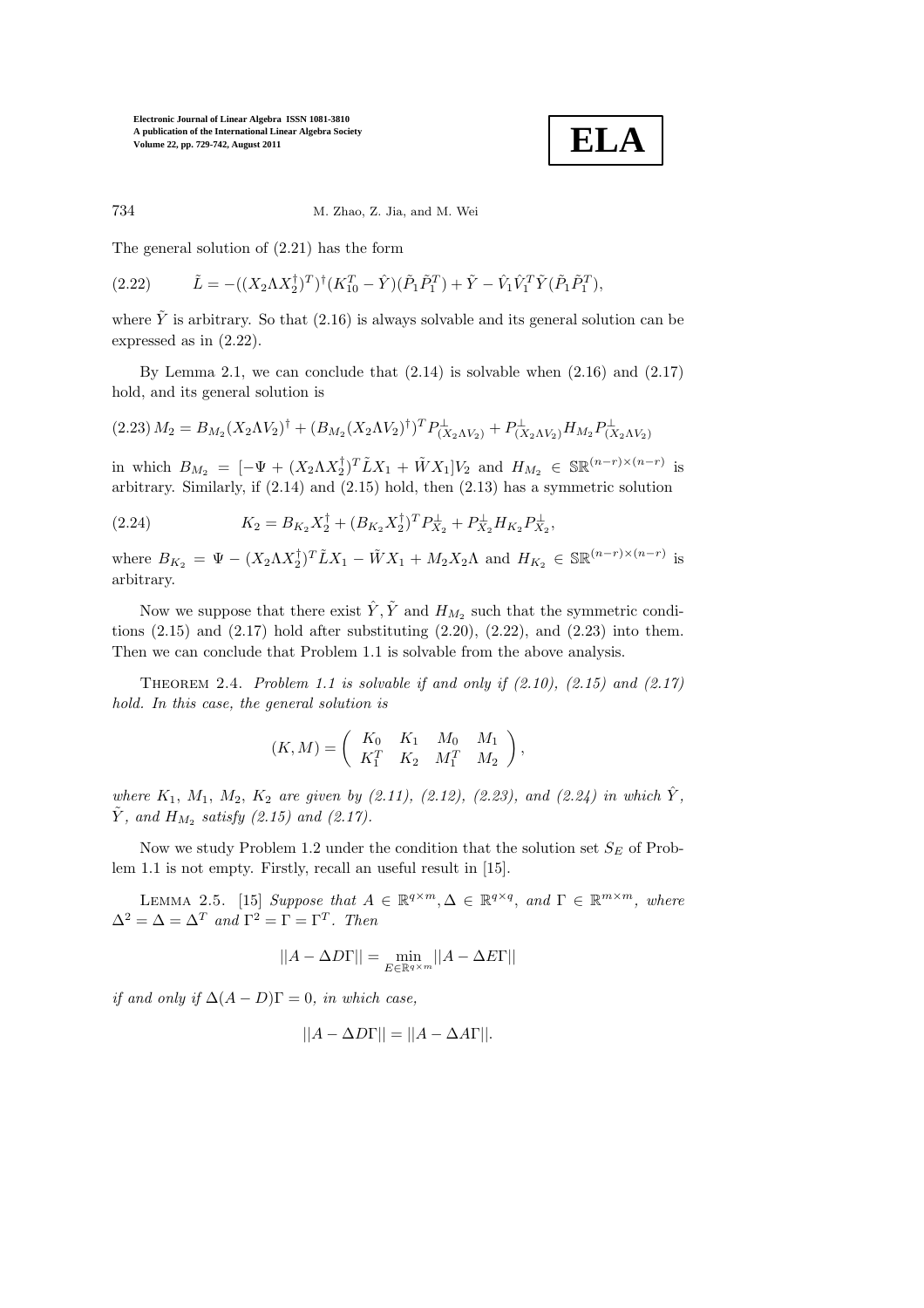

Symmetric Inverse Generalized Eigenvalue Problem With Submatrix Constraints 735

For given matrices  $K_a \in \mathbb{R}^{n \times n}$  and  $M_a \in \mathbb{R}^{n \times n}$  in Problem 1.2, define

$$
(2.25) \t K_a = \begin{pmatrix} K_0 & K_1^{(a)} \\ (K_1^{(a)})^T & K_2^{(a)} \end{pmatrix}, \t M_a = \begin{pmatrix} M_0 & M_1^{(a)} \\ (M_1^{(a)})^T & M_2^{(a)} \end{pmatrix},
$$

where  $K_1^{(a)}, M_1^{(a)} \in \mathbb{R}^{r \times (n-r)}$ , and  $K_2^{(a)}, M_2^{(a)} \in \mathbb{SR}^{(n-r) \times (n-r)}$ . Given two matrices C, D and a matrix set S, the notation  $||C - A||^2 + ||D - B||^2 = \text{min}$  means that  $||C - A||^2 + ||D - B||^2$  is minimized by  $(A, B) \in S$ ; i.e.,

$$
||C - A||2 + ||D - B||2 = \min_{(\hat{A}, \hat{B}) \in S} (||C - \hat{A}||2 + ||D - \hat{B}||2).
$$

THEOREM 2.6. Under the conditions of Theorem 2.4 and assuming that  $\hat{Y}, \tilde{Y}$  and  $H_{M_2}$  are unique solutions of (2.15) and (2.17), Problem 1.2 has a unique solution

$$
(K,M) = \begin{pmatrix} K_0 & K_1 & M_0 & M_1 \ K_1^T & K_2 & M_1^T & M_2 \end{pmatrix},
$$

where  $K_1$ ,  $M_1$ ,  $M_2$ ,  $K_2$  are given by (2.11), (2.12), (2.23), and (2.24), and  $H_{K_2}$ and  $H_{M_2}$  satisfy  $P_{X_2}^{\perp}(K_2^{(a)} - H_{K_2})P_{X_2}^{\perp} = 0$  and  $P_{(X_2 \Lambda V_2)}^{\perp}(M_2^{(a)} - H_{M_2})P_{(X_2 \Lambda V_2)}^{\perp} = 0$ , respectively.

Proof. Equation (1.4) is equivalent to

(2.26) 
$$
||K_a - K||^2 + ||M_a - M||^2 = \min.
$$

With the partitions  $(2.1)$  and  $(2.25)$  in mind, we have

$$
||K_a - K||^2 + ||M_a - M||^2 = 2||K_1^{(a)} - K_1||^2 + ||K_2^{(a)} - K_2||^2 + 2||M_1^{(a)} - M_1||^2 + ||M_2^{(a)} - M_2||^2.
$$

Then (2.26) holds if and only if

(2.27) 
$$
||K_2^{(a)} - K_2||^2 + ||M_2^{(a)} - M_2||^2 = \min.
$$

By Lemma 2.5, (2.27) holds if and only if

$$
U_2 U_2^T (K_2^{(a)} - H_{K_2}) U_2 U_2^T = 0, \ P_2 P_2^T (M_2^{(a)} - H_{M_2}) P_2 P_2^T = 0. \quad \Box
$$

Remark 2.7. We have solved Problem 1.1 and Problem 1.2 under the assumption that (2.15) and (2.17) hold for some  $\hat{Y}$ ,  $\tilde{Y}$ , and  $H_{M_2}$ . In general to find such  $\hat{Y}$ ,  $\tilde{Y}$ , and  $H_{M_2}$ , we have to solve two matrix equations with three unknowns after substituting  $(2.20), (2.22), \text{ and } (2.23) \text{ into } (2.15) \text{ and } (2.17).$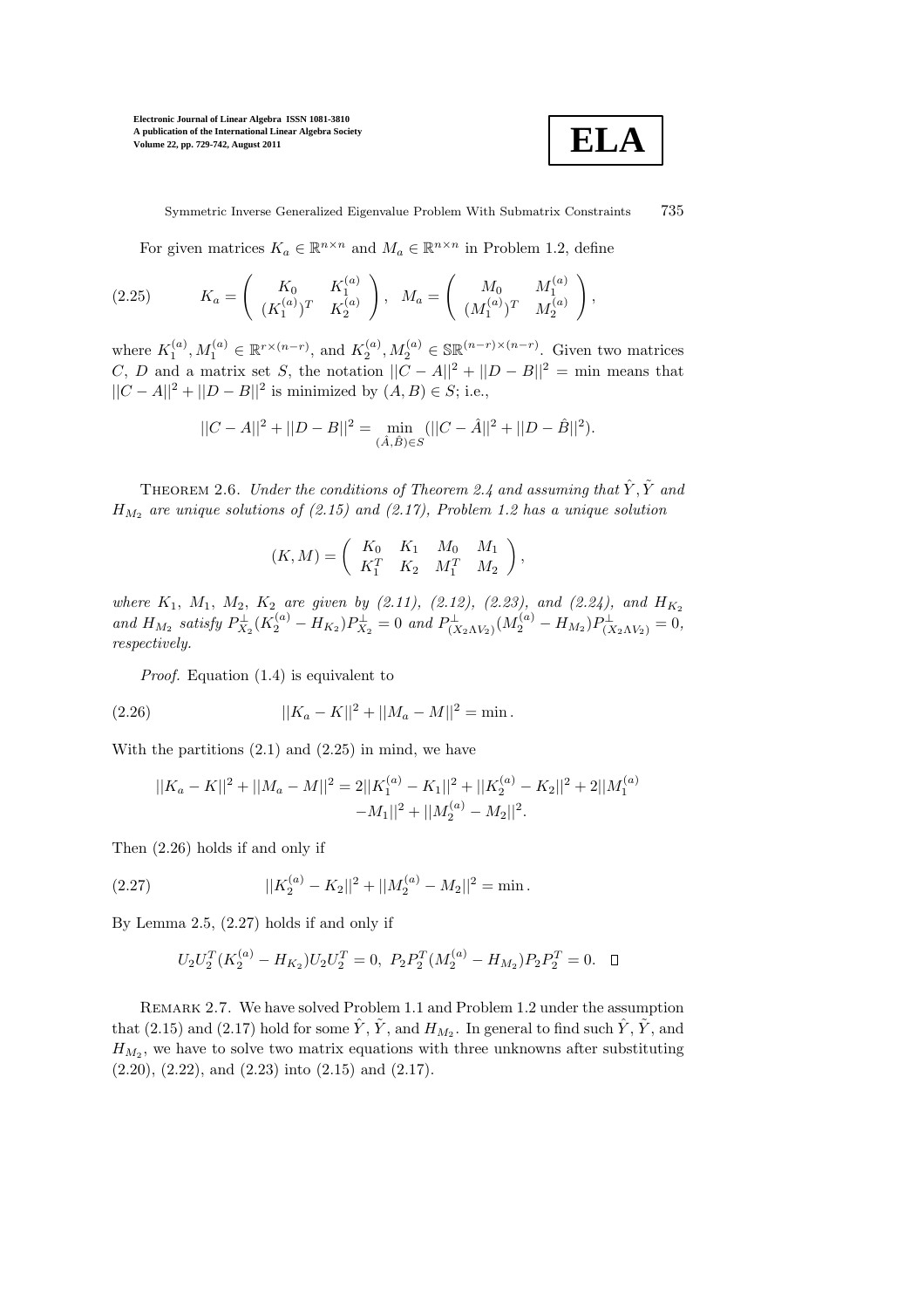

,

736 M. Zhao, Z. Jia, and M. Wei

To end this section, we consider a sufficient condition that

(2.28) 
$$
K_0 X_1 = M_0 X_1 \Lambda, \quad K_1 = 0, \quad M_1 = 0,
$$

under which (2.2) is reduced to

$$
\left(\begin{array}{cc} K_0 & 0 \\ 0 & K_2 \end{array}\right) \left(\begin{array}{c} X_1 \\ X_2 \end{array}\right) = \left(\begin{array}{cc} M_0 & 0 \\ 0 & M_2 \end{array}\right) \left(\begin{array}{c} X_1 \\ X_2 \end{array}\right) \Lambda;
$$

i.e.,

$$
(2.29) \t\t K_2 X_2 = M_2 X_2 \Lambda.
$$

To solve  $(2.29)$  for symmetric matrices  $K_2$  and  $M_2$  is the symmetric inverse eigenvalue problem without constraints. Dai [7] studied this problem and gave an efficient algorithm for it by using QR-like decomposition with column pivoting and least squares techniques. Here we present the expression of the general symmetric solution only by generalized inverse and SVD.

THEOREM 2.8. Suppose  $X_2$  and  $\Lambda$  are known and the singular value decomposition of  $X_2$  is (2.5). Then (2.29) has a symmetric solution and

$$
(K_2,M_2)=U\left(\begin{array}{cccc} M_{11}^{(2)}\Sigma\Lambda_{11}^{(2)}\Sigma^{-1} & (M_{21}^{(2)}\Sigma\Lambda_{11}^{(2)}\Sigma^{-1})^T & M_{11}^{(2)} & (M_{21}^{(2)})^T \\ M_{21}^{(2)}\Sigma\Lambda_{11}^{(2)}\Sigma^{-1} & K_{22}^{(2)} & M_{21}^{(2)} & M_{22}^{(2)} \end{array}\right)\operatorname{diag}(U,U)^T,
$$

where  $M_{11}^{(2)} = P_Y^{\perp} H P_Y^{\perp}$  with H being a symmetric matrix such that  $P_{Y_{\infty}}^{\perp} H P_{Y_{\infty}}^{\perp} \Sigma \Lambda_{11}^{(2)} \Sigma^{-1}$ is symmetric,  $Y = \Sigma \Lambda_{12}^{(2)}$ ,  $M_{21}^{(2)} = F P_Y^{\perp}$  with F being arbitrary,  $K_{22}^{(2)}$ ,  $M_{22}^{(2)}$  are two arbitrary symmetric matrices,  $\Lambda_{11}^{(2)} = V_1^T \Lambda V_1$ ,  $\Lambda_{12}^{(2)} = V_1^T \Lambda V_2$ .

*Proof.* Substitute  $(2.5)$  into  $(2.29)$ .  $\Box$ 

Before we consider Problem 1.2 under the condition (2.28), we give some notation.

$$
\left(\begin{array}{cc} K_{11}^{(a)} & (K_{21}^{(a)})^T & M_{11}^{(a)} & (M_{21}^{(a)})^T \\ K_{21}^{(a)} & K_{22}^{(a)} & M_{21}^{(a)} & M_{22}^{(a)} \end{array}\right)=U^T\left(\begin{array}{cc} K_2^{(a)} & M_2^{(a)} \end{array}\right)\mathrm{diag}(U,U),
$$

$$
\tilde{\Lambda}_{11} = \left( \begin{array}{cc} \Sigma \Lambda_{11}^{(2)} \Sigma^{-1} & I \end{array} \right), \ \widetilde{KM}_{11} = \left( \begin{array}{cc} K_{11}^{(a)} & M_{11}^{(a)} \end{array} \right), \ \widetilde{KM}_{21} = \left( \begin{array}{cc} K_{21}^{(a)} & M_{21}^{(a)} \end{array} \right).
$$

THEOREM 2.9. If  $K_0X_1 = M_0X_1\Lambda$  and  $K_1 = 0$ ,  $M_1 = 0$ , Problem 1.2 has a solution and

$$
(K_2,M_2)=U\left(\begin{array}{cccc} M_{11}^{(2)}\Sigma\Lambda_{11}^{(2)}\Sigma^{-1} & (M_{21}^{(2)}\Sigma\Lambda_{11}^{(2)}\Sigma^{-1})^T & M_{11}^{(2)} & (FP_Y^\perp)^T \\ M_{21}^{(2)}\Sigma\Lambda_{11}^{(2)}\Sigma^{-1} & K_{22}^{(a)} & FP_Y^\perp & M_{22}^{(a)} \end{array}\right)\mathrm{diag}(U,U)^T
$$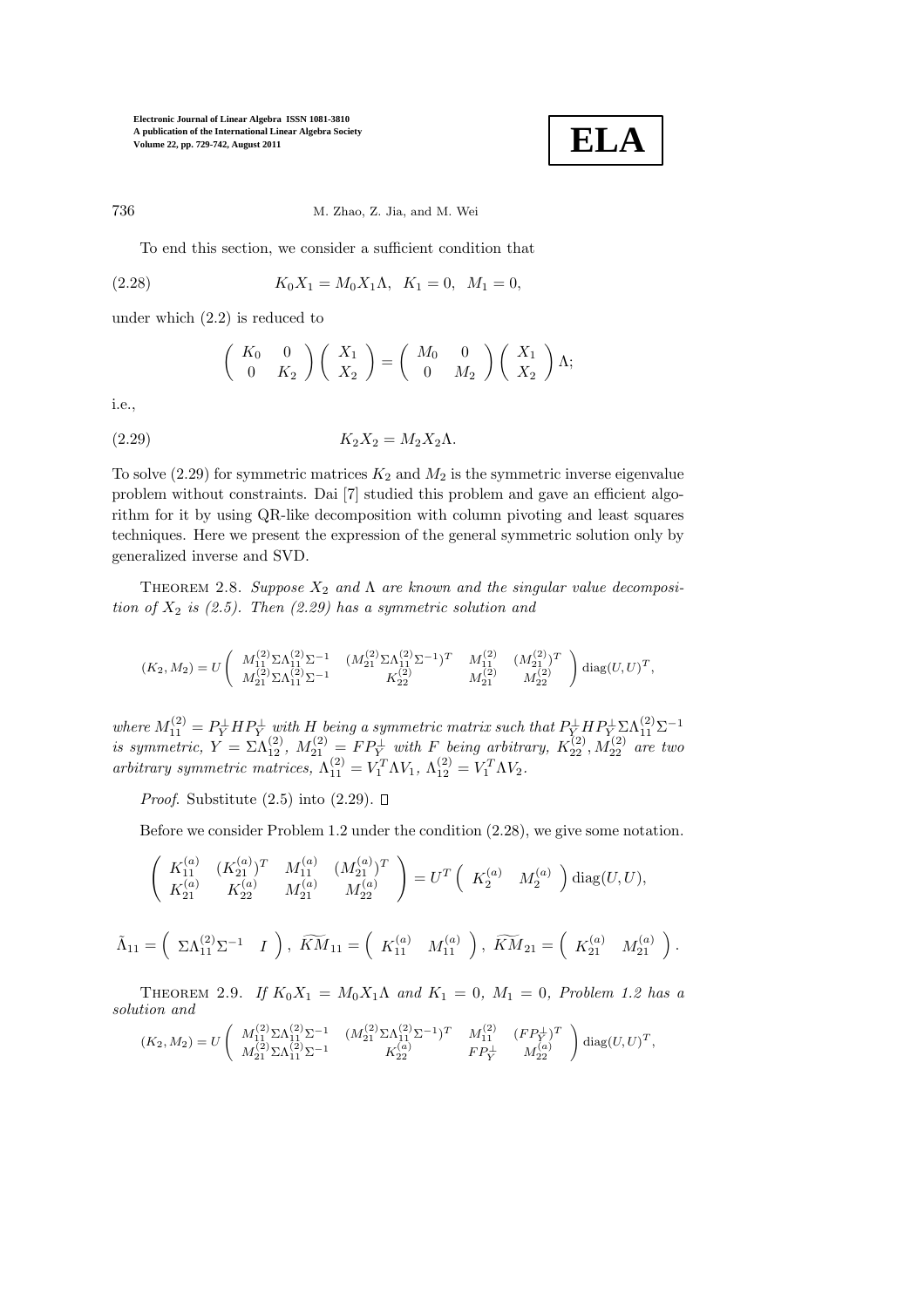

in which  $M_{11}^{(2)} = P_Y^{\perp} H P_Y^{\perp}$  with H being a symmetric solution of  $||P_Y^{\perp} H P_Y^{\perp} \tilde{\Lambda}_{11} \widetilde{KM}_{11}|| = \min; P_Y^{\perp}HP_Y^{\perp} \Sigma \Lambda_{11}^{(2)} \Sigma^{-1} = \Sigma^{-1} (\Lambda_{11}^{(2)})^T \Sigma P_Y^{\perp} HP_Y^{\perp};$  and  $F = \widetilde{KM}_{21}(P_Y^{\perp} \widetilde{\Lambda}_{11})^{\dagger}$  $+ \, W P_{P_{\overline{Y}}^{\perp} \tilde{\Lambda}_{11}}^{\perp}$  with W being arbitrary.

*Proof.* It is clear that  $||K - K_a||^2 + ||M - M_a||^2 = \min$  if and only if

(2.30) 
$$
||K_2 - K_2^{(a)}||_F^2 + ||M_2 - M_2^{(a)}||_F^2 = \min.
$$

Equation (2.30) holds if and only if

$$
||M_{11}^{(2)}\tilde{\Lambda}_{11}-\widetilde{KM}_{11}||^2=\text{min},\ \ ||M_{21}^{(2)}\tilde{\Lambda}_{11}-\widetilde{KM}_{21}||^2=\text{min},\\ ||K_{22}^{(2)}-K_{22}^{(a)}||_F^2=\text{min},\qquad \ \ ||M_{22}^{(2)}-M_{22}^{(a)}||_F^2=\text{min}.\ \ \, \Box
$$

REMARK 2.10. For details about solving  $\min_{H \in \mathbb{SR}^{n \times n}} ||P_Y^{\perp} H P_Y^{\perp} \tilde{\Lambda}_{11} - \widetilde{KM}_{11}||$ , see Theorem 3.3.2 in [18].

3. A special case. In this section, we consider one simple but not easy case of Problem 1.1 and Problem 1.2.

PROBLEM 3.1. Given p eigenpairs by  $(X, \Lambda)$ , where  $X \in \mathbb{R}^{n \times p}$  and  $\Lambda \in \mathbb{R}^{p \times p}$ is a block diagonal matrix with 2-by-2 blocks or single real eigenvalues on its main diagonal, and  $K_0 \in \mathbb{SR}^{r \times r}$ . Find a real matrix  $K \in \mathbb{SR}^{n \times n}$  such that

(3.1) 
$$
KX = X\Lambda, K([1, r]) = K_0,
$$

where  $K([1, r])$  is the  $r \times r$  leading principal submatrix of K.

PROBLEM 3.2. Given  $K_a \in \mathbb{SR}^{n \times n}$  with  $K_a([1, r]) = K_0$ , find  $\hat{K} \in S_E$  such that

$$
||K_a - \hat{K}|| = \inf_{K \in S_E} ||K_a - K||,
$$

where  $S_E$  is the solution set of Problem 3.1.

Let  $X \in \mathbb{R}^{n \times p}$  and  $K \in \mathbb{SR}^{n \times n}$  have the partitions as in (2.1) and the singular value decomposition of  $X_2$  be given as in (2.5).

THEOREM 3.3. Suppose that  $K_0 \in \mathbb{SR}^{r \times r}$ ,  $X \in \mathbb{R}^{n \times p}$ , and  $\Lambda \in \mathbb{R}^{p \times p}$  are given as in Problem 3.1. Then Problem 3.1 is solvable if and only if

$$
(3.2) \qquad (K_0X_1 - X_1\Lambda)P_{X_2^T}^{\perp} = 0, \quad P_{X_2^T}^{\perp}(\Lambda^T X_2^T - X_1^T(X_1\Lambda - K_0X_1)X_2^{\dagger}) = 0,
$$

and

X<sup>T</sup> XΛ = Λ (3.3) <sup>T</sup> X<sup>T</sup> X

hold.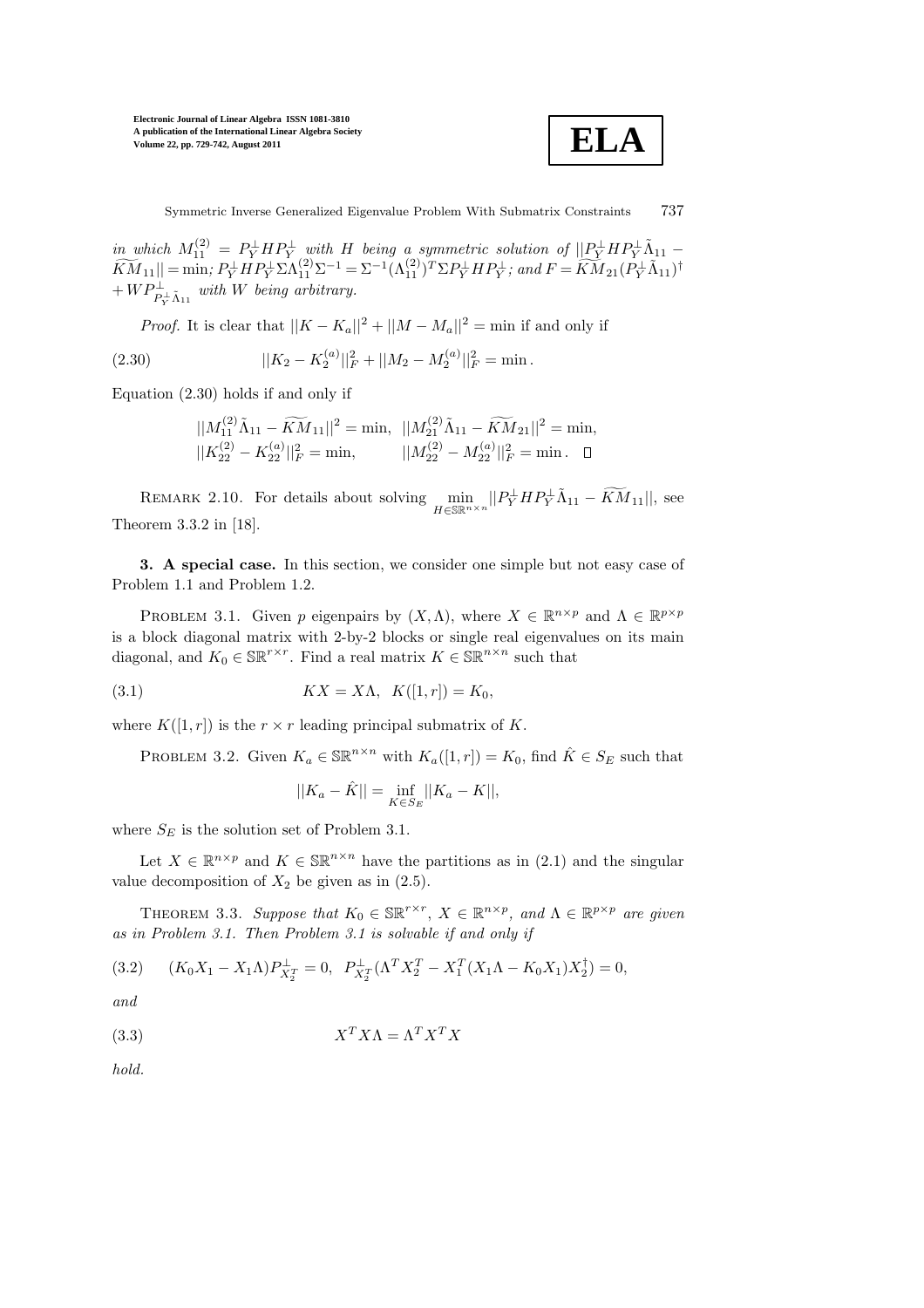$$
\boxed{\textbf{ELA}}
$$

### 738 M. Zhao, Z. Jia, and M. Wei

If  $(3.2)$  and  $(3.3)$  hold, then the general solution of Problem 3.1 is

(3.4) 
$$
K = \begin{pmatrix} K_0 & (X_1 \Lambda - K_0 X_1) X_2^{\dagger} + P_{(X_1 P_{X_1}^{\perp})}^{\perp} L P_{X_2}^{\perp} \\ K_1^T & B X_2^{\dagger} + (B X_2^{\dagger})^T P_{X_2}^{\perp} + P_{X_2}^{\perp} H P_{X_2}^{\perp} \end{pmatrix},
$$

 $where B = X_2 \Lambda - (X_2^{\dagger})^T (X_1 \Lambda - K_0 X_1)^T X_1 - P_{X_2}^{\perp} L^T P_{(X_1 P_{X_2}^{\perp})}^{\perp} X_1, both L \in \mathbb{R}^{r \times (n-r)}$ and  $H \in \mathbb{SR}^{(n-r)\times(n-r)}$  are arbitrary.

*Proof.* Applying  $(2.1), (3.1)$  is equivalent to the following two equations

(3.5) 
$$
K_1 X_2 = X_1 \Lambda - K_0 X_1,
$$

(3.6) 
$$
K_1^T X_1 = X_2 \Lambda - K_2 X_2.
$$

By Lemma 2.2,  $(3.5)$  has a solution  $K_1$  if and only if

$$
(X_1 \Lambda - K_0 X_1) P_{X_2^T}^{\perp} = 0,
$$

in which case,

(3.7) 
$$
K_1 = (X_1 \Lambda - K_0 X_1) X_2^{\dagger} + Y P_{X_2}^{\perp},
$$

where  $Y \in \mathbb{R}^{r \times (n-r)}$  is arbitrary. Substitute (3.7) into (3.6),

$$
(3.8)\ \ K_2X_2 = X_2\Lambda - K_1^T X_1 = X_2\Lambda - (X_2^{\dagger})^T (X_1\Lambda - K_0 X_1)^T X_1 - P_{X_2}^{\perp} Y^T X_1.
$$

By Lemma 2.1, there exists a symmetric matrix  $K_2$  satisfying  $(3.8)$  if and only if

(3.9) 
$$
(X_2 \Lambda - K_1^T X_1) P_{X_2^T}^{\perp} = 0,
$$

(3.10) 
$$
P_{X_2}(X_2\Lambda - K_1^T X_1)X_2^{\dagger} \in \mathbb{SR}^{q \times (n-r)}.
$$

Let 
$$
G = P_{X_2^T}^{\perp} (\Lambda^T X_2^T - X_1^T (X_1 \Lambda - K_0 X_1) X_2^{\dagger}).
$$
 Since  $P_{X_2^T}^{\perp} (P_{X_2^T} X_1^T) (P_{X_2^T} X_1^T)^{\dagger} = 0,$   
(3.11) 
$$
P_{X_2^T} X_1^T (P_{X_2^T} X_1^T)^{\dagger} G (P_{X_2}^{\perp})^{\dagger} P_{X_2}^{\perp} \equiv 0.
$$

Substitute (3.7) into (3.9), to get

(3.12) 
$$
P_{X_2^T}^{\perp} X_1^T Y P_{X_2}^{\perp} = G.
$$

By  $(3.11)$  and Lemma 2.2,  $(3.12)$  holds if and only if  $G = 0$ , which is exactly the second equation in (3.2), and in this case

(3.13) 
$$
Y = L - (P_{X_2^T}^{\perp} X_1^T)^{\dagger} (P_{X_2^T}^{\perp} X_1^T) L P_{X_2}^{\perp},
$$

where  $L \in \mathbb{R}^{r \times (n-r)}$  is arbitrary. Substituting (3.13) into (3.7), we have

(3.14) 
$$
K_1 = (X_1 \Lambda - K_0 X_1) X_2^{\dagger} + P_{(X_1 P_{X_2}^{\perp})}^{\perp} L P_{X_2}^{\perp}.
$$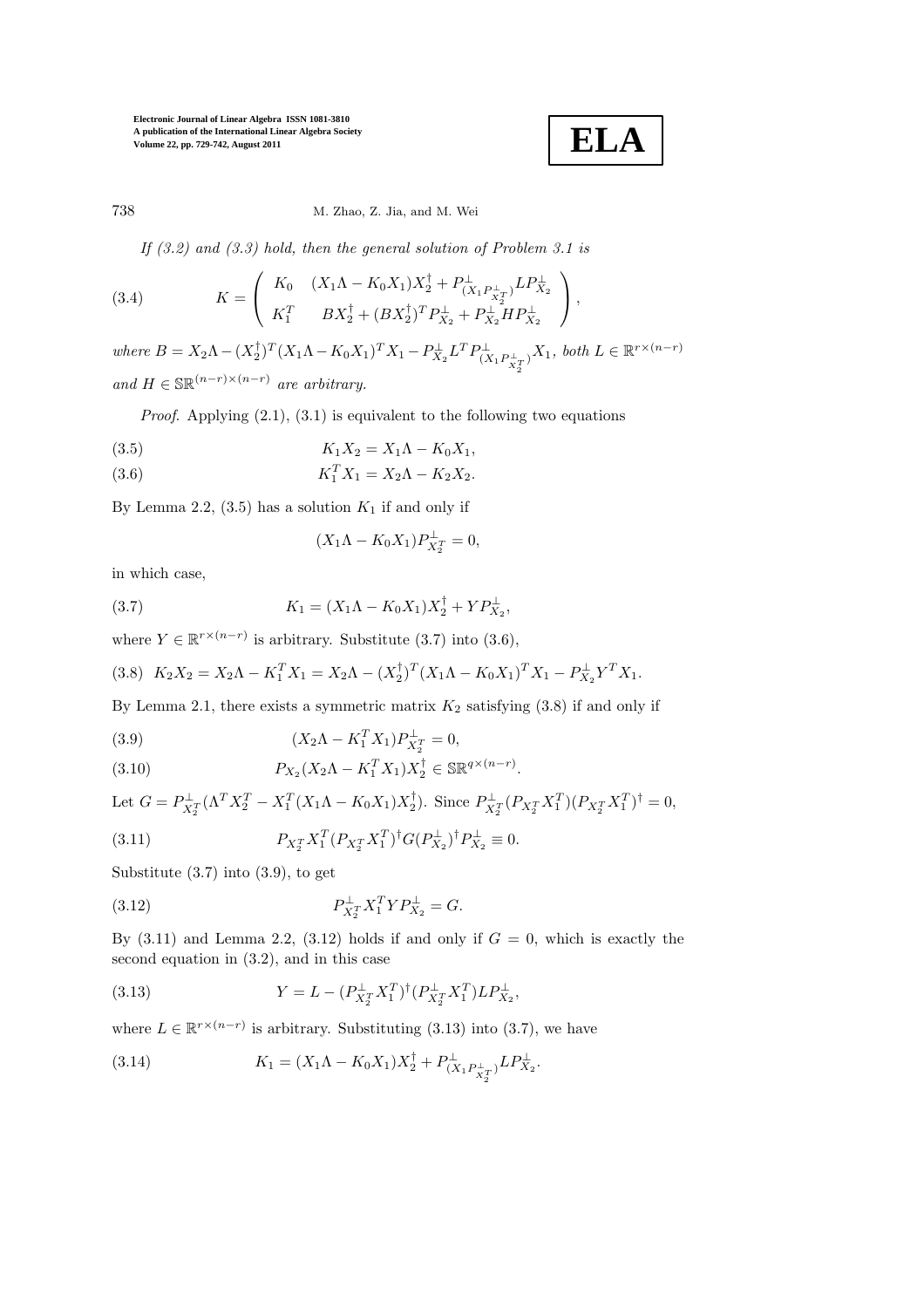

Symmetric Inverse Generalized Eigenvalue Problem With Submatrix Constraints 739

Now we substitute  $(3.14)$  into  $(3.10)$ , to get

$$
P_{X_2}(X_2\Lambda - K_1^T X_1)X_2^{\dagger} = (X_2\Lambda - X_2 X_2^{\dagger} K_1^T X_1)X_2^{\dagger}
$$
  
=  $X_2 \Lambda X_2^{\dagger} - (X_2^{\dagger})^T \Lambda^T X_1^T X_1 X_2^{\dagger} + (X_1 X_2^{\dagger})^T K_0^T X_1 X_2^{\dagger}$   
=  $(X_2^{\dagger})^T (X_2^T X_2\Lambda - \Lambda^T X_1^T X_1)X_2^{\dagger} + (X_1 X_2^{\dagger})^T K_0 X_1 X_2^{\dagger}$ .

So we can see that the condition  $(3.10)$  is equivalent to  $(3.3)$ . At this point, we have found the necessary and sufficient condition for the solvability of Problem 3.1. Next we prove that  $(3.4)$  is the general solution of Problem 3.1 if  $(3.2)$  and  $(3.3)$  hold. If  $(3.2)$  and  $(3.3)$  hold, we have proved that  $K_1$  has the expression as in  $(3.14)$ ; what is left to prove is  $K_2 = BX_2^{\dagger} + (BX_2^{\dagger})^T P_{X_2}^{\perp} + P_{X_2}^{\perp} HP_{X_2}^{\perp}$ . Indeed, if (3.2) and (3.3) hold, then (3.9) and (3.10) are satisfied. Applying Lemma 2.1 and substituting (3.13) into (3.8), (3.8) has a symmetric solution  $K_2 = BX_2^{\dagger} + (BX_2^{\dagger})^T P_{X_2}^{\perp} + P_{X_2}^{\perp} H P_{X_2}^{\perp}$ .

If  $X_2$  is square and nonsingular, then  $P_{X_2}^{\perp} = 0$  and  $P_{X_2^T}^{\perp} = 0$  and  $B = X_2 \Lambda$  $(X_2^{-1})^T (X_1 \Lambda - K_0 X_1)^T X_1$ . So we have

COROLLARY 3.4. Suppose that  $K_0 \in \mathbb{SR}^{r \times r}$ ,  $X \in \mathbb{R}^{n \times p}$ , and  $\Lambda \in \mathbb{R}^{p \times p}$  is a block diagonal matrix. If  $X_2$  is square and nonsingular, then Problem 3.1 has a unique solution

$$
K = \begin{pmatrix} K_0 & (X_1 \Lambda - K_0 X_1) X_2^{-1} \\ K_1^T & X_2 \Lambda X_2^{-1} - (X_2^{-1})^T (X_1 \Lambda - K_0 X_1)^T X_1 X_2^{-1} \end{pmatrix}
$$

if and only if  $X^T X \Lambda = \Lambda X^T X$ .

Now we present a general solution of Problem 3.2 assuming Problem 3.1 is solvable.

THEOREM 3.5. For given matrices  $K_a \in \mathbb{R}^{n \times n}$  with  $K_a([1, r]) = K_0$  as in (2.25). If  $(3.2)$  and  $(3.3)$  hold, then Problem 3.2 has a unique solution

$$
\hat{K} = \begin{pmatrix} K_0 & (X_1 \Lambda - K_0 X_1) X_2^{\dagger} + \tilde{L} \\ K_1^T & B X_2^{\dagger} + (B X_2^{\dagger})^T P_{X_2}^{\dagger} + P_{X_2}^{\dagger} K_2^{(a)} P_{X_2}^{\dagger} \end{pmatrix},
$$

where  $B = X_2 \Lambda X_2^{\dagger} - (X_2^{\dagger})^T (X_1 \Lambda - K_0 X_1)^T X_1 X_2^{\dagger} - \tilde{L}^T X_1 X_2^{\dagger}, \ \tilde{L}$  satisfies

(3.15) 
$$
\text{vec}(\widetilde{L}) = [(X_1 X_2^{\dagger})^T \otimes (X_1 X_2^{\dagger}) Q + 2I \otimes (I + (X_1 X_2^{\dagger}) (X_1 X_2^{\dagger})^T)]^{-1}
$$

$$
\text{vec}(2\widetilde{K}_1 - (X_1 X_2^{\dagger}) (\widetilde{K}_2 + \widetilde{K}_2^T)),
$$

Q is a permutation matrix such that  $\text{vec}(\widetilde{L}^T) = Q \text{vec}(\widetilde{L})$  and  $\widetilde{K}_1 = K_1^{(a)} - (X_1 \Lambda K_0X_1)X_2^{\dagger}$ .

*Proof.* Let  $\widetilde{L} = P^{\perp}_{(X_1 P^{\perp}_{X_1^T})} L P^{\perp}_{X_2}$ . From Theorem 3.3,

$$
||K^{(a)} - K||^2 = 2||K_1^{(a)} - K_1||^2 + ||K_2^{(a)} - K_2||^2
$$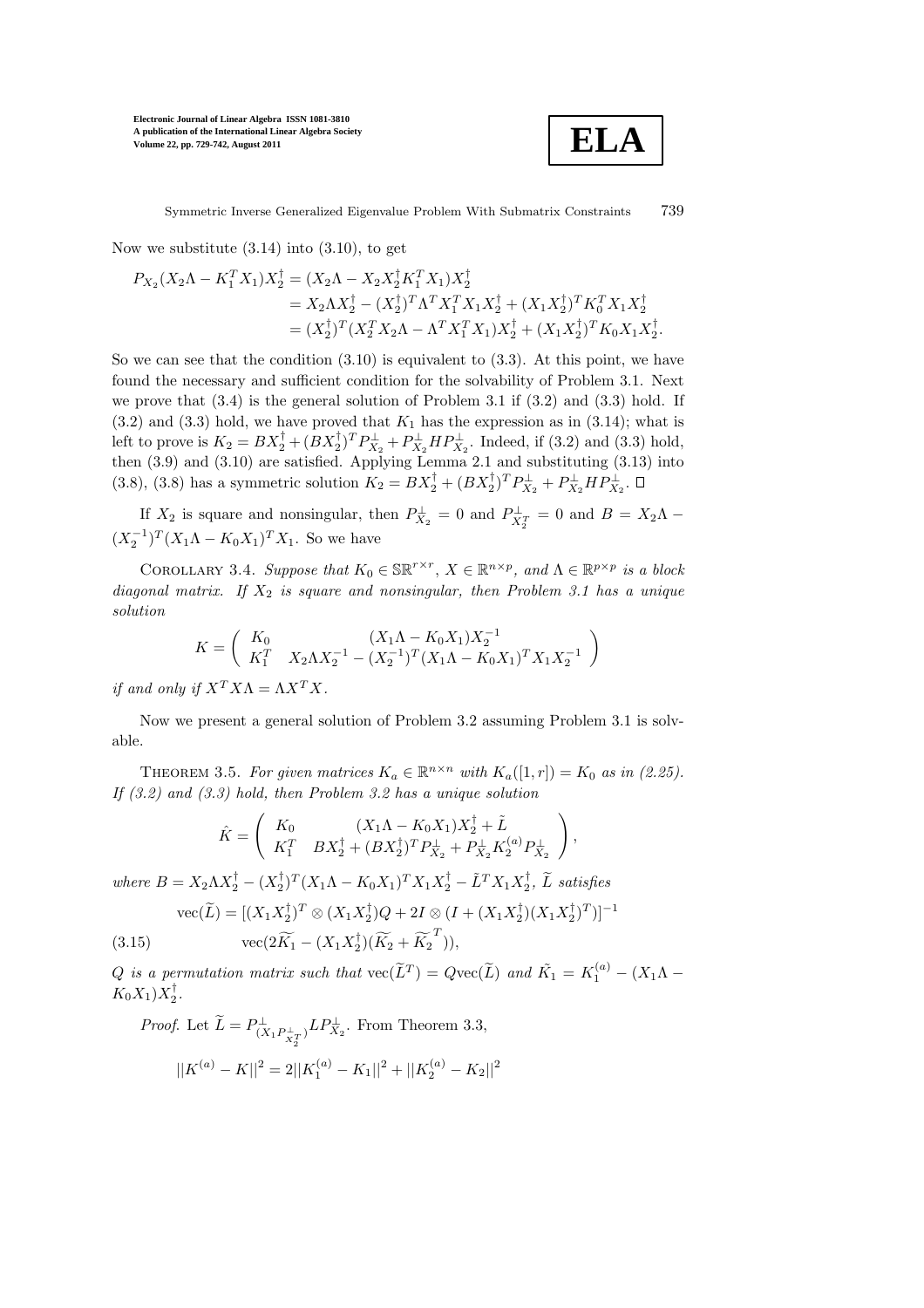**ELA**

#### 740 M. Zhao, Z. Jia, and M. Wei

$$
= 2||K_1^{(a)} - (X_1\Lambda - K_0X_1)X_2^{\dagger} - \tilde{L}||^2
$$
  
+||K\_2^{(a)} - X\_2\Lambda X\_2^{\dagger} + (X\_2^{\dagger})^T (X\_1\Lambda - K\_0X\_1)^T X\_1X\_2^{\dagger}  
+ \tilde{L}^T X\_1X\_2^{\dagger} + (X\_1X\_2^{\dagger})^T \tilde{L} - P\_{X\_2}^{\dagger} H P\_{X\_2}^{\dagger}||^2.

By Lemma 2.5,

$$
\min_{H=H^{T}} ||K^{(a)} - K||^{2} = 2||K_{1}^{(a)} - (X_{1}\Lambda - K_{0}X_{1})X_{2}^{\dagger} - \tilde{L}||^{2}
$$
  
 
$$
+ ||K_{2}^{(a)} - X_{2}\Lambda X_{2}^{\dagger} + (X_{2}^{\dagger})^{T}(X_{1}\Lambda - K_{0}X_{1})^{T}X_{1}X_{2}^{\dagger}
$$
  
 
$$
+ \tilde{L}^{T}X_{1}X_{2}^{\dagger} + (X_{1}X_{2}^{\dagger})^{T}\tilde{L} - P_{X_{2}}^{\dagger}K_{2}^{(a)}P_{X_{2}}^{\dagger}||^{2},
$$

and the minimum is attained if and only if  $P_{X_2}^{\perp}(H - K_2^{(a)})P_{X_2}^{\perp} = 0$ . Let  $\tilde{K_1} = K_1^{(a)}$  –  $(X_1\Lambda - K_0X_1)X_2^{\dagger}$ ,  $\tilde{K_2} = K_2^{(a)} - P_{X_2}^{\perp}K_2^{(a)}P_{X_2}^{\perp} - X_2\Lambda X_2^{\dagger} + (X_2^{\dagger})^T(X_1\Lambda - K_0X_1)^TX_1X_2^{\dagger}$ , and

$$
f(\tilde{L}) = 2||\tilde{K_1} - \tilde{L}||^2 + ||\tilde{K_2} + \tilde{L}^T X_1 X_2^{\dagger} + (X_1 X_2^{\dagger})^T \tilde{L}||^2.
$$

Then

$$
f(\tilde{L}) = 2\text{tr}(\tilde{K_1}^T \tilde{K_1}) + 2\text{tr}(\tilde{L}^T \tilde{L}) + \text{tr}(\tilde{K_2}^T \tilde{K_2}) + 2\text{tr}(\tilde{K_2}^T (X_1 X_2^{\dagger})^T \tilde{L})
$$
  
+2\text{tr}(\tilde{K\_2} (X\_1 X\_2^{\dagger})^T \tilde{L}) + 2\text{tr}(X\_1 X\_2^{\dagger} (X\_1 X\_2^{\dagger})^T \tilde{L} \tilde{L}^T)  
+2\text{tr}((X\_1 X\_2^{\dagger})^T \tilde{L} (X\_1 X\_2^{\dagger})^T \tilde{L}) - 4\text{tr}(\tilde{K\_1}^T \tilde{L}).

Consequently, to get the minimal value of  $f(\tilde{L})$ , we should find its minimal point. As

$$
\frac{\partial f(\tilde{L})}{\partial \tilde{L}} = 2(X_1 X_2^{\dagger}) \tilde{L}^T (X_1 X_2^{\dagger}) + 4(I + (X_1 X_2^{\dagger}) (X_1 X_2^{\dagger})^T) \tilde{L} - 4\tilde{K}_1 + 2(X_1 X_2^{\dagger}) (\tilde{K}_2 + \tilde{K}_2^T),
$$

 $\frac{\partial f(\tilde{L})}{\partial \tilde{L}} = 0$  is equivalent to

(3.16) 
$$
\Phi \text{vec}(\tilde{L}) = \text{vec}(2\tilde{K}_1 - (X_1X_2^{\dagger})(\tilde{K}_2 + \tilde{K}_2^T)),
$$

where  $\Phi = (X_1 X_2^{\dagger})^T \otimes (X_1 X_2^{\dagger}) Q + 2I \otimes (I + (X_1 X_2^{\dagger}) (X_1 X_2^{\dagger})^T)$ , and Q is a permutation matrix such that  $\text{vec}(\tilde{L}^T) = Q \text{vec}(\tilde{L})$ . Since  $\Phi$  is nonsingular, (3.16) has an unique solution (3.15) and  $f(\tilde{L})$  has an unique minimal value point  $\tilde{L}$ .  $\Box$ 

4. Conclusions. Motivated by Y. Yuan and H. Dai [21], this paper is concerned with the symmetric inverse generalized eigenvalue problem and the problem of the optimal approximation for a given symmetric matrix pencil under a given spectral constraint and a symmetric submatrix pencil constraint. By using the Moore-Penrose generalized inverse and the singular value decomposition, we first present the solvability condition and the expression for the solution of these two problems. For the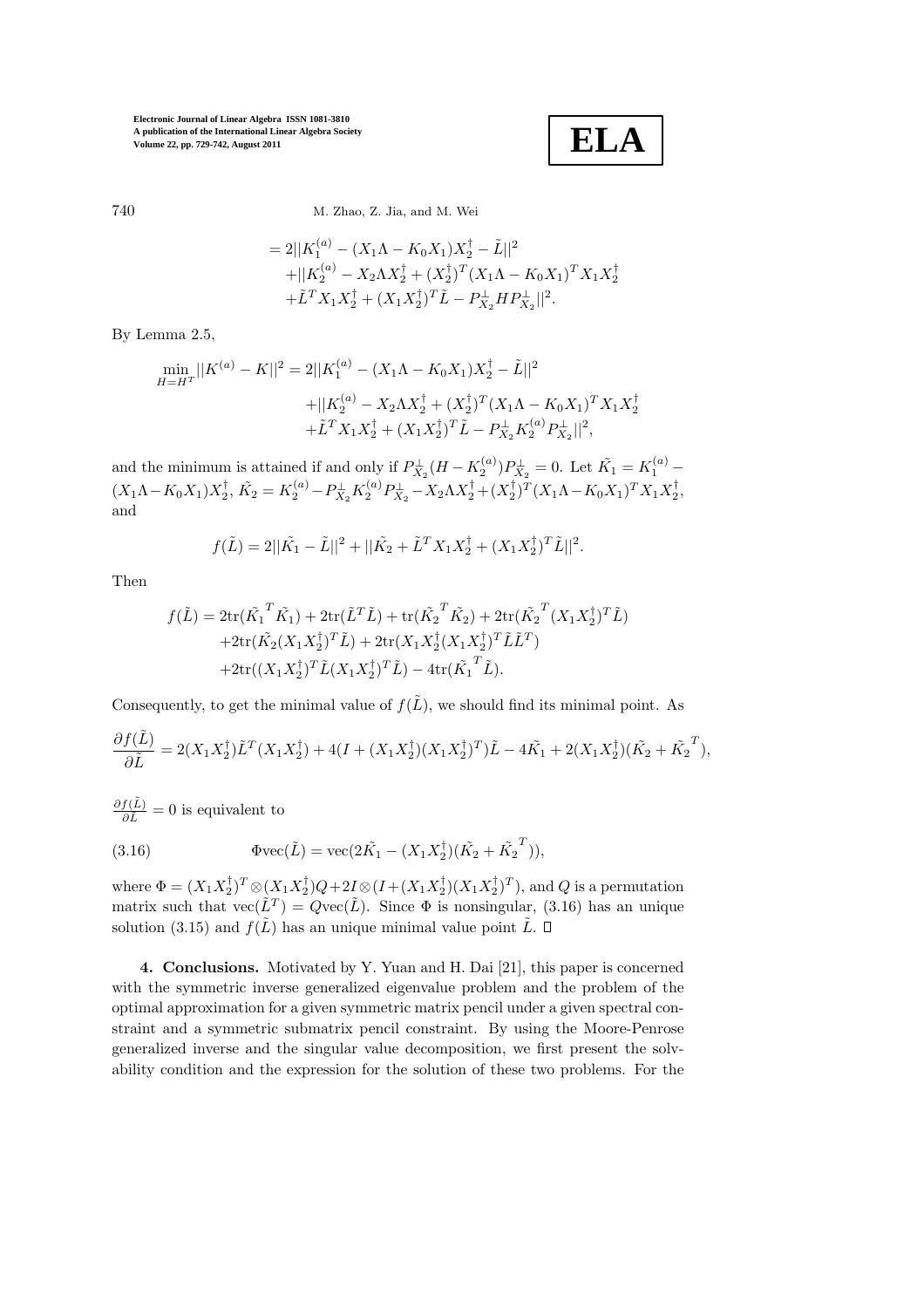

Symmetric Inverse Generalized Eigenvalue Problem With Submatrix Constraints 741

case that the mass matrix is unit, there is a formula of the general solution which is inexpensive to compute and can be used routinely in practice.

Acknowledgment. The authors are grateful to the editor and the anonymous referee for their useful comments and suggestions, which greatly improved the original presentation.

#### **REFERENCES**

- [1] M. Baruch. Optimization procedure to correct stiffness and flexibility matrices using cibration tests. AIAA Journal, 16:1208–1210, 1978.
- [2] M. Baruch. Optimal correction of mass and stiffness matrices using measured modes. AIAA Journal, 20:1623–1626, 1982.
- [3] A. Ben-Israel and T.N.E. Greville. *Generalized Inverses: Theory and Applications*, 2nd edition. Springer-Verlag, New York, 2003.
- [4] A. Berman and W.G. Flannely. Theory of incomplete models of dynamic structures. AIAA Journal, 9:1481–1487, 1971.
- [5] R.G. Cobb and B.S. Liebst. Structural damage identification using assigned partial eigenstructure. AIAA Journal, 35:152–158, 1997.
- $[6]$  H. Dai. About an inverse eigenvalue problem arising in vibration analysis. RAIRO Modélisation Mathématique et Analyse Numérique 29:421-434, 1995.
- [7] H. Dai. An algorithm for symmetric generalized inverse eigenvalue problems. Linear Algebra and its Applications, 296:79–98, 1999.
- [8] W.L. Li. A new method for structural model updating and joint stiffness identification. Mechanical Systems and Signal Processing, 16:155–167, 2002.
- [9] M. Link. Identification and correction of errors in analytical models using test data-theoretical and practical bounds. The Proceedings of the 8th International Modal Analysis Conference, Florida, USA, 570–578, 1990.
- [10] W. Luber and A. Lotze. Application of sensitivity methods for error localization in finite element systems. The Proceedings of the 8th International Modal Analysis Conference, Florida, USA, 598–604, 1990.
- [11] C. Minas and D.J. Inman. Matching finite element models to modal data. Journal of Vibration and Acoustics, 112:84–92, 1990.
- [12] J.E. Mottershead and M.I. Friswell. Model updating in structural dynamics: a survey. Journal of Sound and Vibration, 167:347–375, 1993.
- [13] J.C. O′Callahan and C.M. Chou. Localization of model errors in optimized mass and stiffness matrices using modal-test data. International Journal of Analytical and Experimental Analysis, 4:8–14, 1989.
- [14] F. Tisseur. A chart of backward errors for singly and doubly structured eigenvalue problems. SIAM Journal on Matrix Analysis and Applications, 24:877–897, 2003.
- [15] W.F. Trench. Inverse eigenproblems and associated approximation problems for matrices with generalized symmetry or skew symmetry. Linear Algebra and its Applications, 380:199–211, 2004.
- [16] F.S. Wei. Mass and stiffness interaction effects in analytical model modification. AIAA Journal, 28:1686–1688, 1990.
- [17] F.S. Wei and D.W. Zhang. Mass matrix modification using element correction method. AIAA Journal, 27:119–121, 1989.
- [18] M. Wei. Theory and Calculation of Generalized Least Square Problem. Science Press, Beijing,